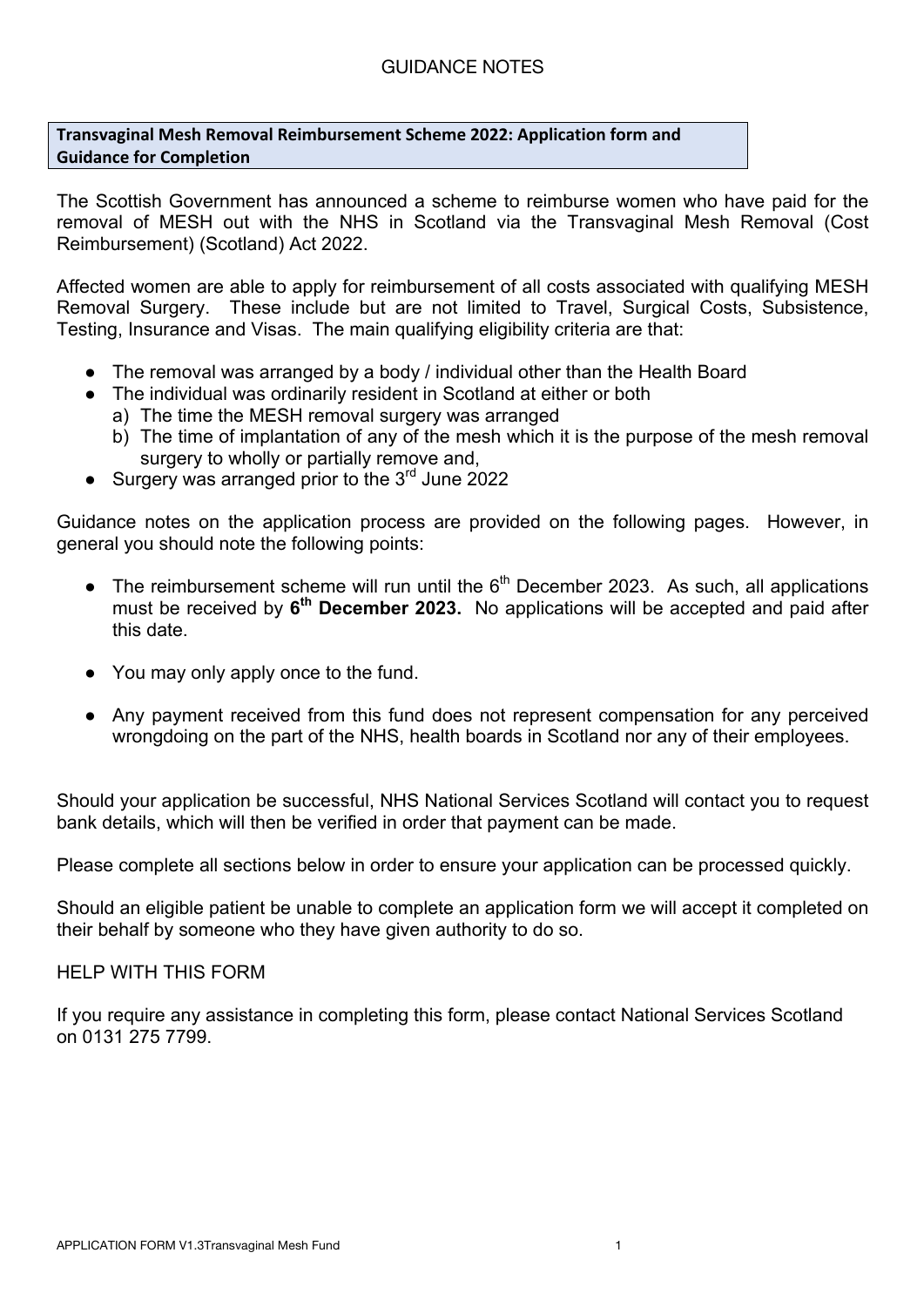## **Part 1A: Data Protection and Applicant's Declaration**

Tick here to confirm that you understand that the data you have provided may be shared with NHS service providers and NHS Counter Fraud Services to ensure accurate and timely payment, and for the purposes of prevention, detection and investigation of crime:



**I agree** to repay any money I receive to which it is found that I am no longer entitled.

**I understand** if I knowingly give wrong or incomplete information I may be subject to court proceedings.

**I understand** that NHS National Services Scotland may require to access data held on me by other NHS Health Boards in order to reach a decision regarding my application.

**I understand** that any payment received as a result of this application does not represent compensation for any perceived wrongdoing on the part of the NHS.

**I understand** that any payment received as a result of this application is a oneoff payment, and that I cannot make repeated applications to this fund.

| Signature of<br>Applicant: | Date: |  |
|----------------------------|-------|--|
|----------------------------|-------|--|

*Payments in consequence of personal injury usually have no effect on benefits for a period of 12 months after payment. This can be longer if payments are put into a trust. If you are receiving benefits and are unlikely to use the support payment within 12 months, you may wish to seek independent financial advice.*

#### **HOW WE USE YOUR INFORMATION**

Under the Data Protection Act 2018, we have a duty to protect personal health information. This information is securely held, closely monitored and managed according to strict guidelines. Access to personal information is only given on a strict need to know basis and there are formal authorisation processes in place to gain access to the data. We only collect essential personal information required to process applications and make payments under the Transvaginal Mesh Removal (Cost Reimbursement) (Scotland) Act 2022. This includes:

a) Your demographic information, marital status and CHI number (this is a national database of all patients with NHS Scotland, which ensures correct identification of patients). b) Details of your healthcare providers and the care you have received. c) Bank account details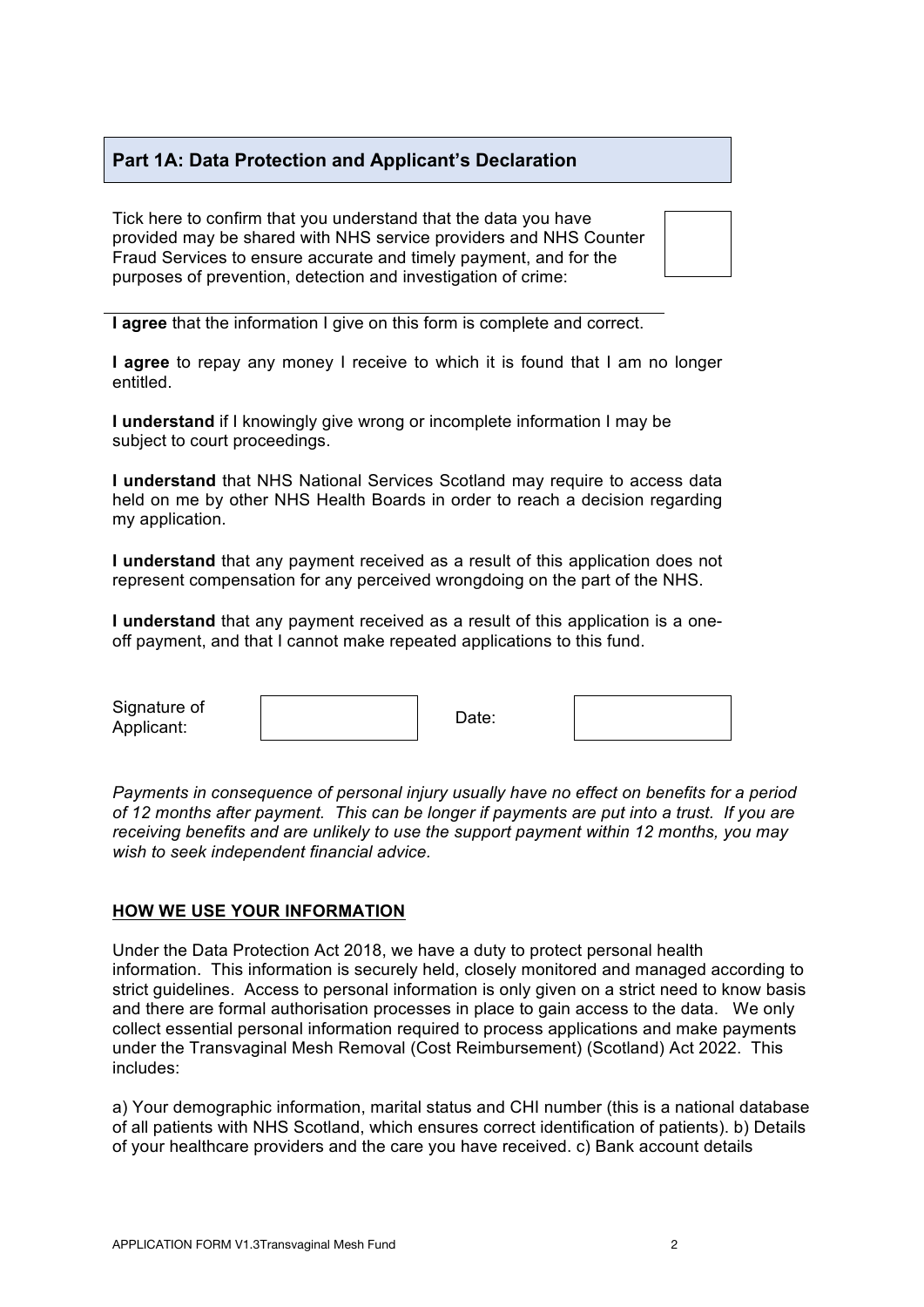We have an obligation to report on the progress of the scheme to the Scottish Government but this will be in the form of a high level summary with all personally identifiable data removed. It should be noted however that as surgery will have been undertaken out with NHS Scotland we will have difficulty obtaining any patient identifiable data to assist in the claim.

Information can be found on the Practitioner Services Data protection Notice published on the NSS website.

https://nhsnss.org/services/practitioner/data-protection

### **Part 1B: Authorising a Representative**

If you would like someone, such as a close relative or carer, to act on your behalf in liaising with the scheme about any applications or payments for you, please provide their details below.

If you do not wish to appoint a representative, please move to the next section.

If you provide details of a representative, then you are providing us with consent to discuss your applications and payments with them directly and authorising them to act on your behalf.

| Title:             | First Name: |  |
|--------------------|-------------|--|
| Middle<br>Name(s): | Surname:    |  |
| Home<br>Telephone: | Mobile:     |  |
| Email Address:     |             |  |
| Relationship:      |             |  |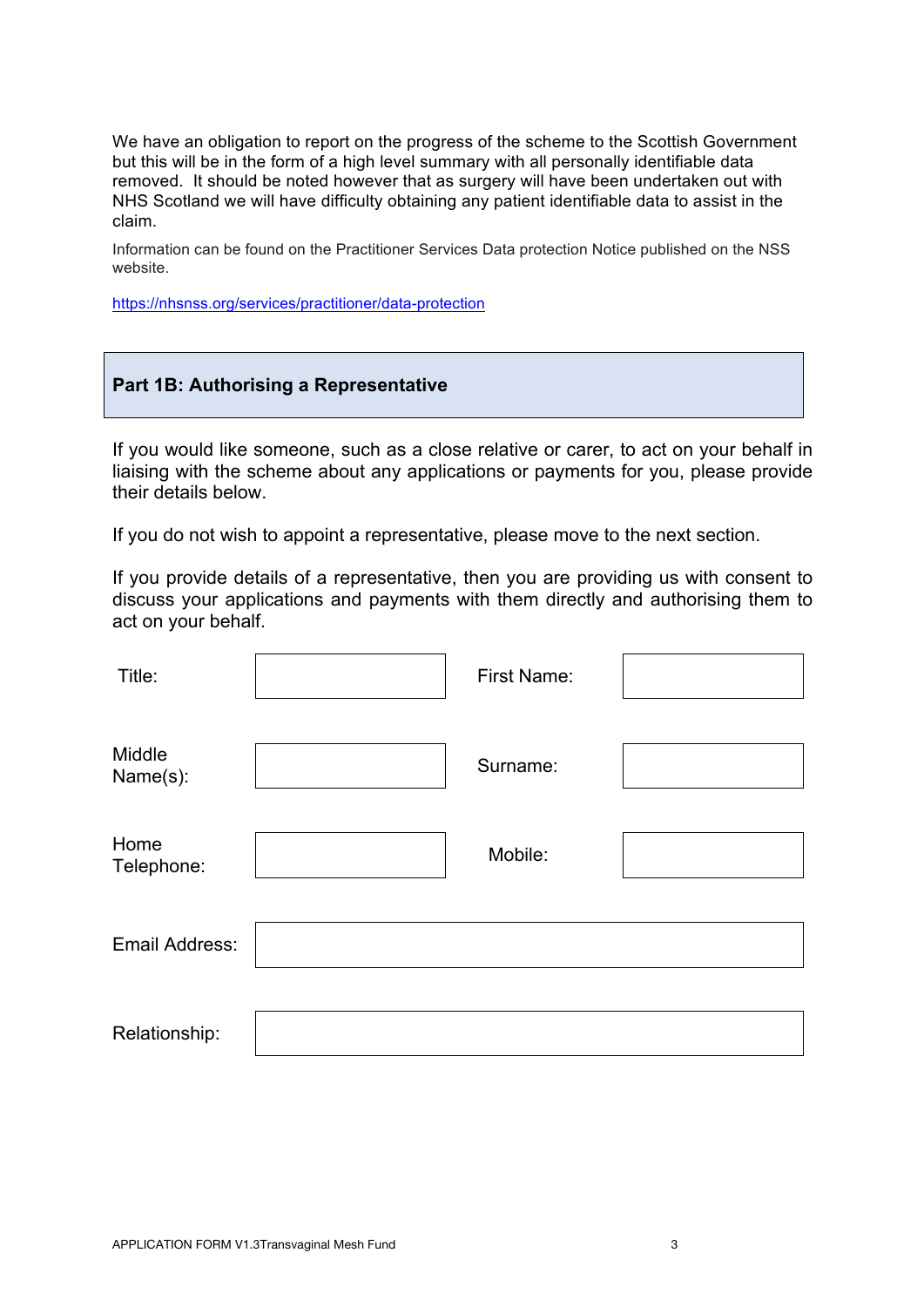## SECTION 3 SIGNATURE OF BENEFICIARY

Please sign below to confirm the details and preference provided on this form:

| Name:                        | Date: |  |
|------------------------------|-------|--|
| Signature of<br>Beneficiary: |       |  |

Please note – if the beneficiary is unable to sign themselves due to serious illness or disability, please get in touch with us directly if you wish to act on their behalf – we may need to do some verification checks before we update our records.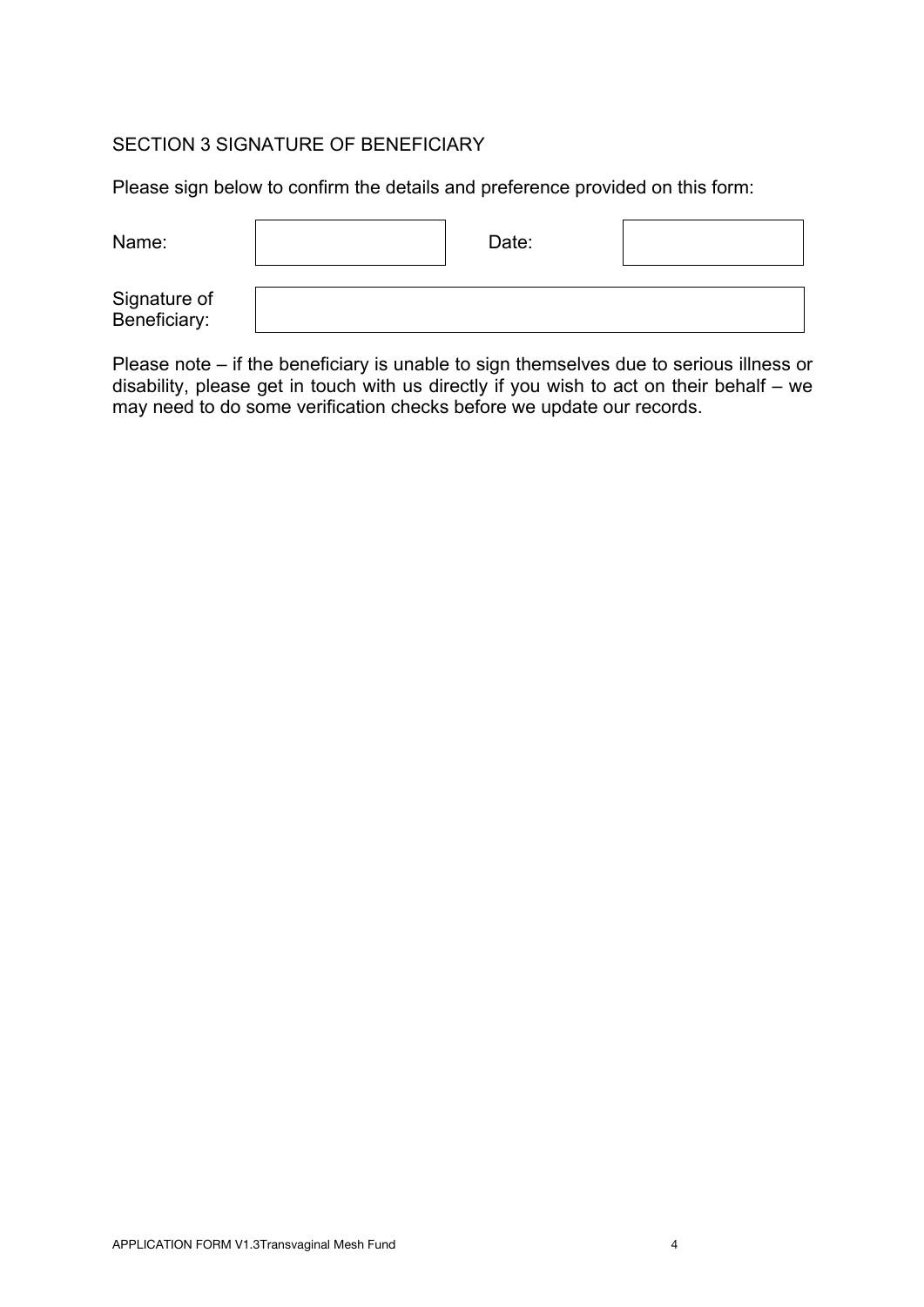# **Part 2: Applicant Details**

| Title:               | First Name:        |  |
|----------------------|--------------------|--|
| Middle<br>Name(s):   | Surname:           |  |
| <b>Former Names:</b> |                    |  |
| Date of Birth:       | <b>CHI Number:</b> |  |
| Address:             |                    |  |
|                      |                    |  |
|                      |                    |  |
|                      |                    |  |
|                      | Post Code:         |  |
| Home<br>Telephone:   | Mobile:            |  |
| Email Address:       |                    |  |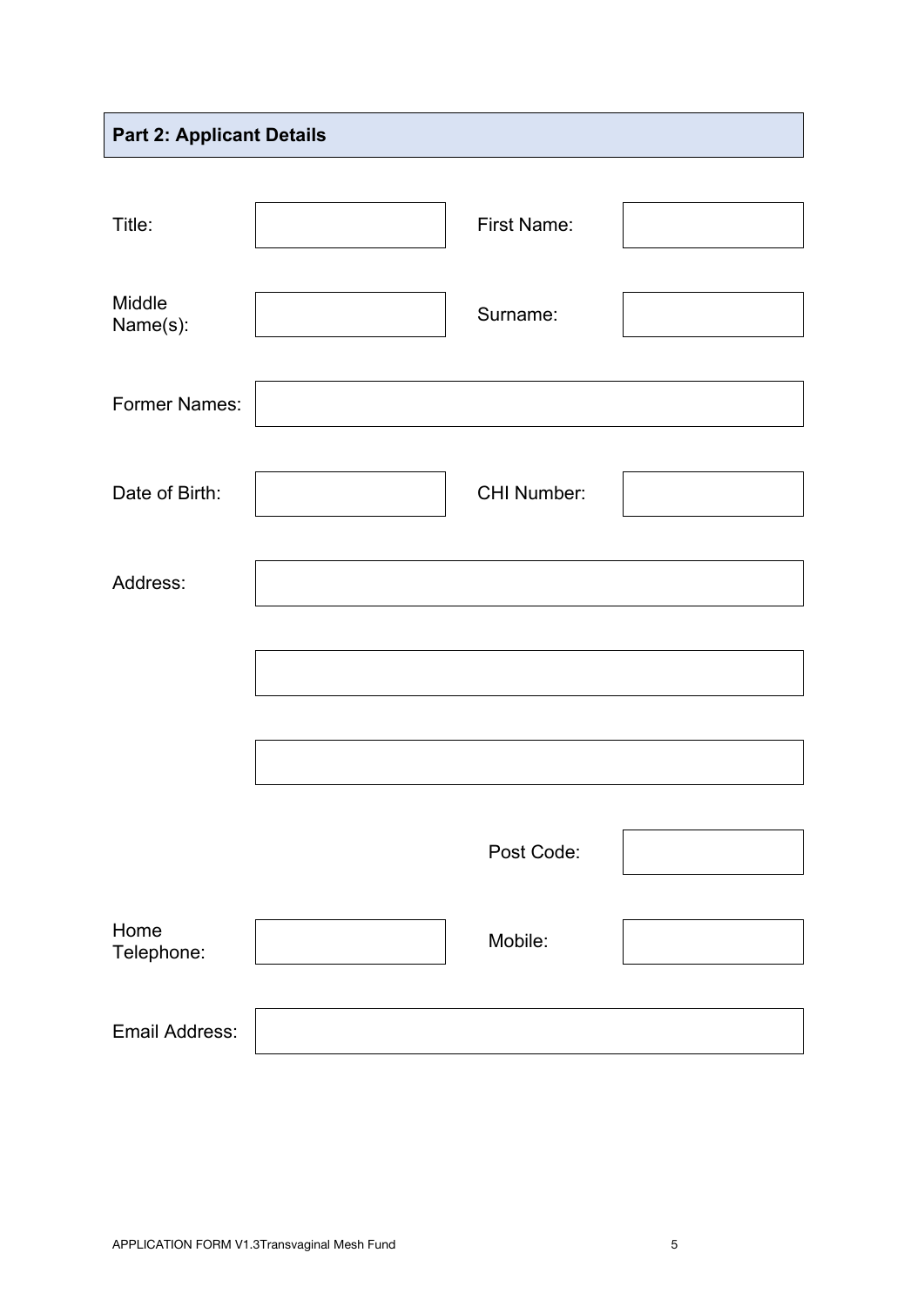## **Part 3: Transvaginal Mesh Removal Surgery Evidence**

You are asked to provide evidence that you have previously had surgery to remove Transvaginal Mesh as per the scheme eligibility criteria referenced above on page 1.

The evidence you provide needs to state the date the surgery was arranged, the date the surgery took place, the hospital where the surgery took place and the surgeon who carried out the surgery.

Should you be unable to provide sufficient verifiable evidence, regrettably we will be unable to process any claim as we are unable to obtain this information on your behalf as it is out with the remit of NHS Scotland.

### **Part 4: Reimbursement Categories & Amounts**

The table below sets out the summary headings where you can specify the costs you have incurred against each individual category. The corresponding receipts or proof of payment must be provided to confirm all values claimed; acceptable sources would include bank statements or email confirmations of charges.

Notes on completion of the costs section below:

The MESH reimbursement scheme document contains a detailed breakdown of the various eligibility criteria for submitting claims that can be used to assist in your completion of the section below. This document is available via the website (here) or if required, a physical copy can be provided for you.

Please try to ensure that all receipts are provided and that all those receipts provided have a corresponding entry below as this will allow for a quicker reconciliation of the reimbursement required and therefore facilitate a swifter payment to be made.

If you have previously received alternative funding towards the cost of surgery or travel, for example, via an online donations page or Crowd Funding initiative this must be declared and evidenced.

If the costs incurred were in US dollars or another currency please note this and we will convert to the equivalent GBP £ amount based on the exchange rate at the date the costs were incurred.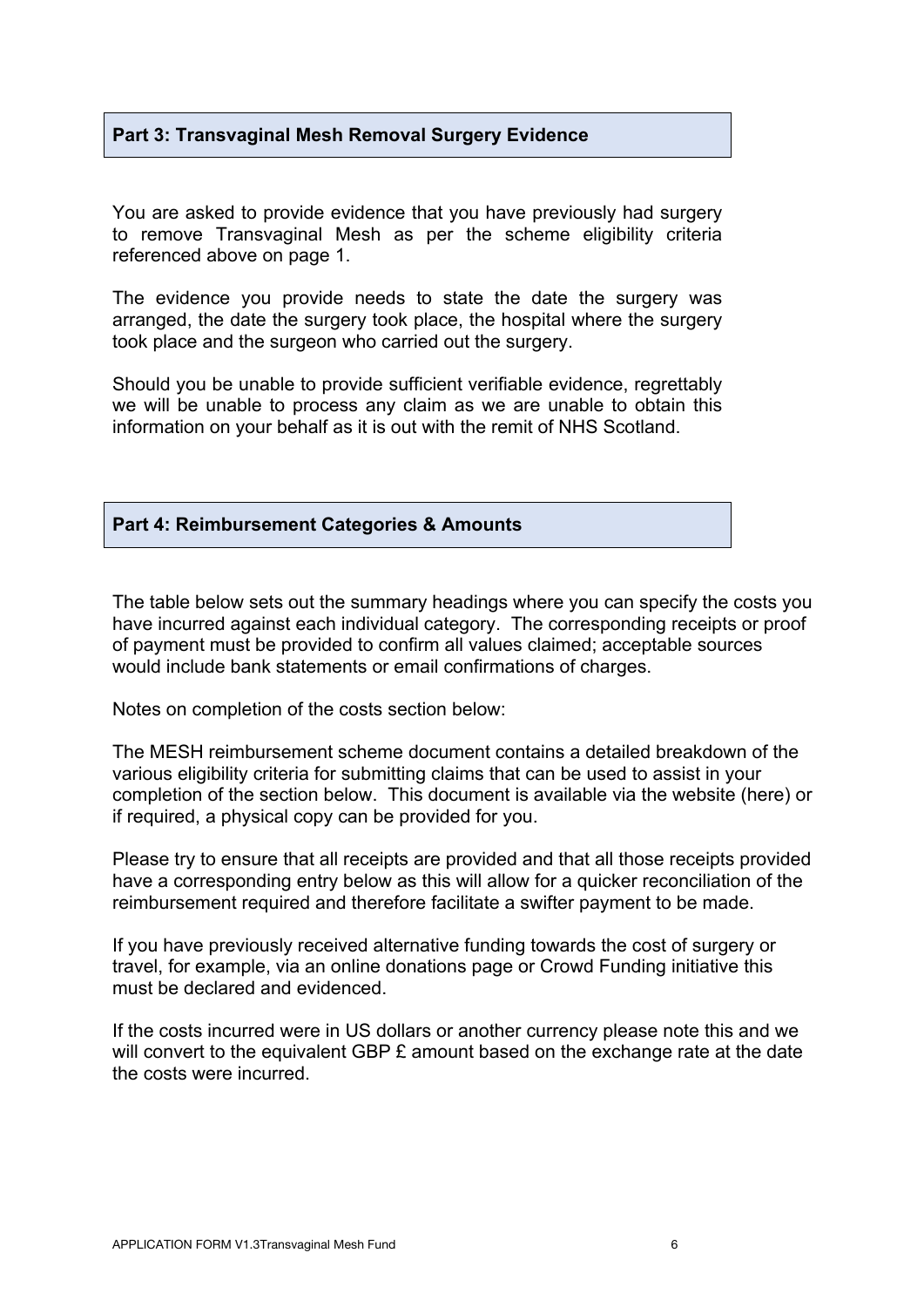## **Part 5: Claim Details**

| <b>Reimbursement Categories</b>                              | Sub Category                                            | $Cost (f/\$)$ |
|--------------------------------------------------------------|---------------------------------------------------------|---------------|
|                                                              |                                                         |               |
| 1) Surgery                                                   | a) Direct Surgery Costs                                 |               |
| 2) Travel                                                    | a) Flights - Economy                                    |               |
|                                                              | b) Train Fare - Economy                                 |               |
|                                                              | c) Car Hire                                             |               |
|                                                              | d) Mileage for Own / Hire Car (£0.45 per Mile)          |               |
| 3) Accommodation                                             | a) Standard Room                                        |               |
| 4) Subsistence                                               |                                                         |               |
|                                                              | a) Daily Rate - If no receipts (£70 or \$110 - per day) |               |
|                                                              | b) Specific Costs                                       |               |
| 5) Other Costs Surgery                                       | a) Subsequent Treatment - In Country of Operation       |               |
| (Cost of treatment for                                       | b) Subsequent Treatment - Additional Travel             |               |
| complications arising directly from                          |                                                         |               |
| the                                                          | c) Subsequent Treatment - Additional                    |               |
| Removal Surgery)                                             | Accommodation                                           |               |
|                                                              | d) Subsequent Treatment - Additional Subsistence        |               |
|                                                              |                                                         |               |
| 6) Other Costs pre and post<br><b>Operative Appointments</b> | a) Related Appointment Costs                            |               |
|                                                              | b) Related Appointment Travel                           |               |
|                                                              | c) Related Appointment Accommodation                    |               |
|                                                              | d) Related Appointment Subsistence                      |               |
|                                                              |                                                         |               |
| 7) COVID Testing & Isolation                                 | a) COVID tests                                          |               |
|                                                              | b) Isolation Related Costs                              |               |
|                                                              |                                                         |               |
| 8) Visa                                                      | a) Visa or approved Travel Document                     |               |
| 9) Insurance                                                 | a) Travel Insurance Costs                               |               |
|                                                              |                                                         |               |
| 10) Loan Interest                                            | a) Loan interest associated with covering surgery       |               |
| 11) Other Costs                                              | a)                                                      |               |
|                                                              | b)                                                      |               |
|                                                              | c)                                                      |               |
|                                                              | d)                                                      |               |
|                                                              |                                                         |               |